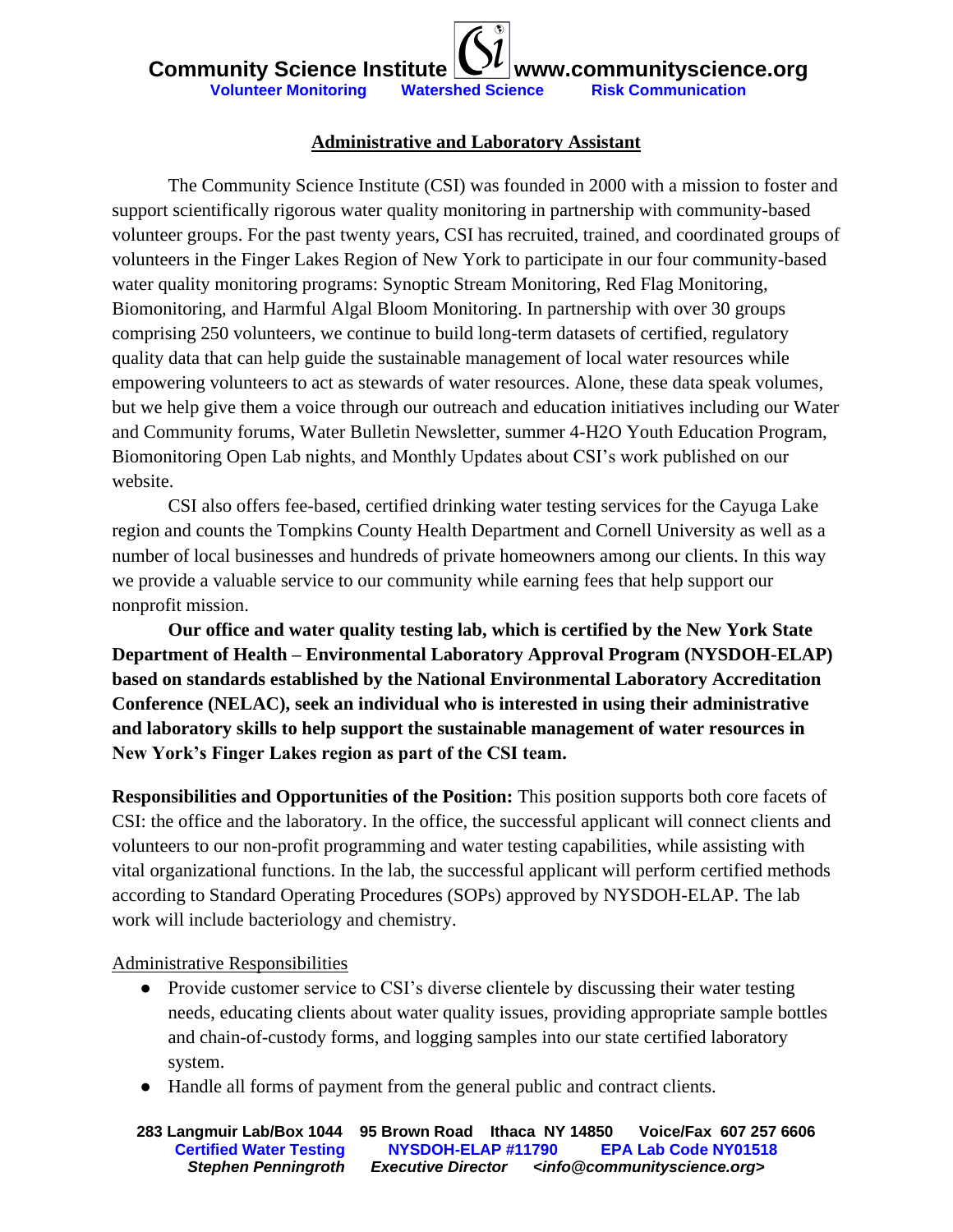## **Community Science Institute**  $\mathbb{C}^{\prime\prime}$  **www.communityscience.org Volunteer Monitoring Watershed Science Risk Communication**

- Coordinate sample pickup with subcontract lab for appropriate samples.
- Prepare certified water test reports and invoices for general public and contract clients.
- May assist volunteer monitoring partnerships through volunteer coordination, field work, and preparation of sampling materials.
- Manage office supplies.
- Assist the executive director with finance-related tasks (e.g. make bank deposits, record transactions for financial tracking, file invoices, etc.).

#### Laboratory Responsibilities

- Achieve Demonstration of Capability in basic potability test, *E. coli* enumeration, turbidity, specific conductance, and titrations, and perform these assays on a regular basis, depending on lab and administrative workload.
- Assist with preparation of test kits, culture media, reagents, and laboratory standards.
- Help manage laboratory supplies.
- Assist with washing laboratory glassware.

Depending on the applicant's interest and qualifications, opportunities exist to contribute to CSI's outreach and education initiatives, including but not limited to writing articles for our [Water Bulletin Newsletter,](http://www.communityscience.org/outreach-and-education/newsletters-annual-reports/) maintaining and developing CSI's website, assisting with the analysis of datasets in our [online database,](http://www.database.communityscience.org/) and helping with our [4-H2O Youth Education program.](http://www.communityscience.org/4h2o/)

*Please note: It is expected that the focus of work may shift throughout the course of the year in order to accommodate heavier laboratory workloads during the monitoring season. A successful applicant will be able to balance multiple responsibilities effectively.* 

#### Minimum qualifications

- Associates degree with at least one year of course work in chemistry or microbiology, preferably both
- Business or administrative experience
- Excellent time management, organization, attention to detail, and problem-solving skills
- Personable; comfortable working in a small team setting and communicating with a wide variety of people
- Proficiency in Microsoft Office
- Enthusiasm for CSI's mission

#### Enhancing qualifications

- Bachelor's degree or experience working or studying in a chemistry, geology, environmental science, or microbiology lab
- Familiarity with water chemistry and watershed science
- Experience with science communication or science education